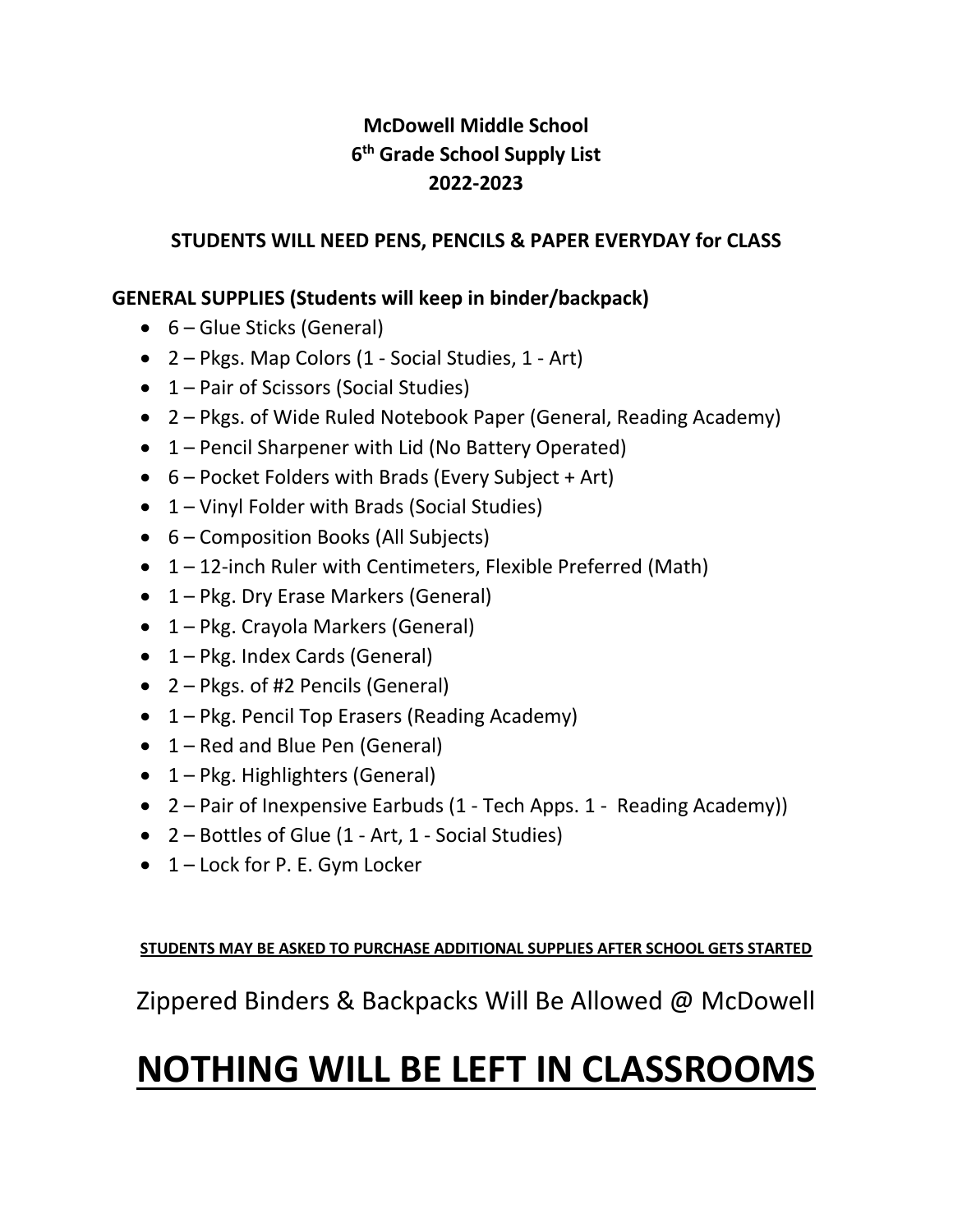## **McDowell Middle School 7 th Grade School Supply List 2022-2023**

#### **STUDENTS WILL NEED PENS, PENCILS & PAPER EVERY CLASS, EVERY DAY**

#### **GENERAL SUPPLIES (Student will keep in binder/backpack)**

- 2 Pkgs. of Map Colors (Art, Social Studies)
- 2 Pair of Scissors (Social Studies, Science)
- $\bullet$  4 Glue Sticks (2 Science, 2 Social Studies)
- 3 GIANT Glue Sticks (Math)
- $2 -$  Pkgs. of Markers (1 General, 1 Social Studies)
- 3 Different Colored Hi-Liters (General)
- 5 Different Colored Hi-Liters (ELAR, ELAR Honors) Pink, Blue, Green, Orange, Yellow
- 3 Pkgs. of 200 Sheet Count Notebook Paper (2 ELAR, 1 General)
- 2 1 Subject Notebooks (ELAR, ELAR Honors)
- $\bullet$  1 Box of Protective Sheets (ELAR)
- 1 Hand Held Pencil Sharpener (Art)
- 2 Folder with Pockets (Art, ELAR)
- $\bullet$  1 Box of Markers (Art)
- 6 Vinyl or Plastic Folders with Brads for Every Subject
- 3 Composition Books (Math, Writing, Science)
- 4 Pkgs. Pencils (Math, ELAR, AP)
- 1 Pkg. Pencil Top Erasers (ELAR)
- Pens (Blue or Black)
- 1 Pair of Inexpensive Earbuds (Tech. Apps.)

**STUDENTS MAY BE ASKED TO PURCHASE ADDITIONAL SUPPLIES AFTER SCHOOL GETS STARTED**

**Zippered Binders & Backpacks Will Be Allowed @ McDowell**

## **NOTHING WILL BE LEFT IN CLASSROOMS**